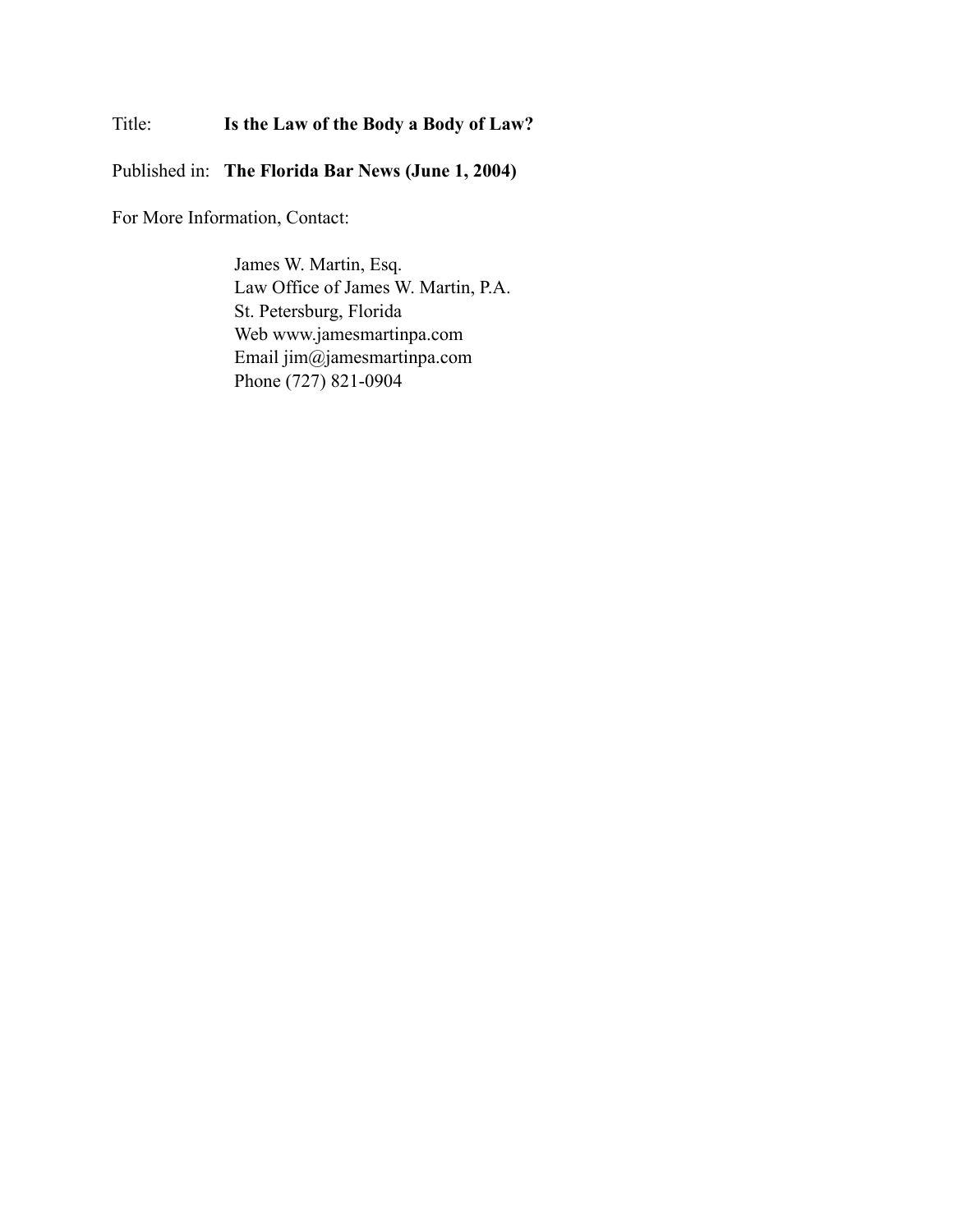#### 12-The Florida Bar News/June 1, 2004

# Is the law of the body a body of la

### By James W. Martin

I remember studying Florida Jur for answers to mundane questions that budding probate lawyers ask. Questions· such as who owns a deceased person's body? I recall Florida Jur saying nobody owns a dead body, but the next of kin have a right to decide how to dispose of it. It cited a case or two, but no· statute. There was not much of a body of law for the law of the body back then.

However, there is a twist that favors the children and will surely give their lawyers room for argument. The-new law adds a subsection to F.S. §406.50 (unclaimed bodies)

Today, as aging baby boomers watch the *Schiavo* case on national news and ponder their own end-of-life

decisions, the question of who owns a deceased person's body begs for the black-letter law of statute. The 2004 Florida Legislature has answered their pleas by enacting SB 528, effective October 1, 2005, to amend F.S. Ch. 470 and 497 governing the funeral and cemetery industries. Under the new law, a "legally authorized person" will be empow-**Unfortunately, the new law does not say whether a direction in a will is allowed for this** purpose. **Many people, lawyers and**  judges included, would expect the will to be a **logical place for someone**  to state their post-death body disposition wishes.

equally with the children under the Florida Probate Code. The new law treats disposition of the decedent's body differently by clearly stating that the surviving spouse alone is the "legally authorized person" to decide on disposition of the body if the decedent left no written inter vivos authorization or direction.

Unfortunately, the new law does not say whether a direction in a will is allowed for this purpose. Many people, lawyers and judges included, would expect the will to be a logical place for someone to state their postdeath body disposition wishes. However, a will is testamentary in nature and is not effective until death, so it is arguable that it is not inter vivos. Since the new law requires an inter vivos direction, a direction in the decedent's will concerning.disposition of his or her body after death might not be valid under this new law. This would, perhaps, be contrary to legislative intent. It would certainly be contrary to existing case law which at leasfimplies that a decedent has a testamentary right to decide on disposition of the body. (See below.)

The second "legally authorized person" in priority is the surviving spouse, and the that says, "In the event more than one legally authorized . person claims a body for interment, the requests shall be prioritized in accordance with [Florida Statutes] §732.103." You might think this is the statute that says the spouse gets half and the children get the other half. That is probably what the legislature thought. But it's not. F.S. §732.103 says: "The

ered to instruct funeral directors on disposition of dead bodies.

\_SB 528 adds a definition of "legally authorized person" to F.S. §497.005 by listing a series of persons of various priorities. The first person in the list of priorities is the deceased person himself or herself. Probate lawyers call this person the decedent. Since no longer living, the new law empowers the decedent by recognizing "written inter vivos authorizations and directions provided by the decedent." This makes sense: If someone goes to the trouble of visiting a funeral home and writing out instructions for disposition of his or her body after death, their instructions ought to be followed. •

Well, I went back to the old cases and here is what I found. It was way back in 1950 that the Florida Supreme Court cited Am.Jur., Dead Bodies, and said: ''It is well settled that, in the absence of testamentary disposition to the contrary, a surviving spouse or next of kin has the right to the possession of the body of a deceased person for the purpose of burial, sepulcher or other lawful disposition which they may see fit. ... And the invasion of such right by uulawfully withholding the body from the relative entitled thereto is an actionable wrong, for which substantial damages may be recovered." *Kirksey v .. Jernigan,*  45 So. 2d 188 (Fla. 1950).

As everyone knows, possession is ninetenths of the law, so recognition of a right to possession might be a form of property right. It is at least such a strong right that the Florida Supreme Court held its invasion to entitle the relatives to substantial damages. But is



right belongs to her...."

Of course, the *Crocker* court noted in footnote 10: "Unlike other traditional property interests, however, there is no recognized right to possess the remains of a deceased relative for commercial purposes."

part of the intestate estate not passing to the surviving spouse under §732.102... descends ... [t]o the lineal descendants of the decedent." Thus, the new law has the effect of saying that if more than one legally authorized person claims a body, the spouse is not counted in determining priority, and the children are the ones who get to decide, which is directly in conflict with the new law's definition of "legally authorized person."

Was all of this really necessary? Was it important for the Florida Legislature to try to codify the law of the dead body? Was it attempting to change case law? -

claim of entitlement by the next of kin to possession of the remains of a decedent for burial or other lawful disposition. We also find that referring to the interest as a 'legitimate claim of entitlement' most accurately describes the nature of the interest." Crocker *v. Pleasant,* 778 So. 2d 978 (Fla. 2001). The court earlier in the opinion noted that, ''This conclusion is consistent with the approach of other courts that have found that this right constitutes a legitimate claim of entitlement or a quasi-property interest."

The *Crocker* court explained a quasiproperty interest by quoting *Lawyer v. Kernodle,* 721 F.2d 632 (8th Cir. 1983): "In the sense in which the word 'property' ordinarily is used, one whose duty it becomes to bury a deceased person has no right of ownership over the corpse; but, in.the broader meaning of the term, he has what has been called a 'quasi property right' which entitles him to the possession and control of the body for the single purpose of decent burial. If the deceased person leave [sic] a widow, such

Well, perhaps the cases are a bit confusing and do take some time to read. They do not set out in black and white in one place a list of persons who have the actual quasi-property right to decide the disposition of a deceased person's body. It would probably be helpful to funeral directors if the cases or statutes had such a list that was clear and not ambiguous. While the new law is a step in that direction, it appears to have some glitches that a future legislature will need to address.

*James W. Martin is a corporate, real estate; and probate lawyer in St. Petersburg, who has written for Florida Bar Journal.and*  News, *All-ABA Practical Lawyer, and West Publishing, and has more infonnation on his Web site, www.jamesmartinpa.com.*